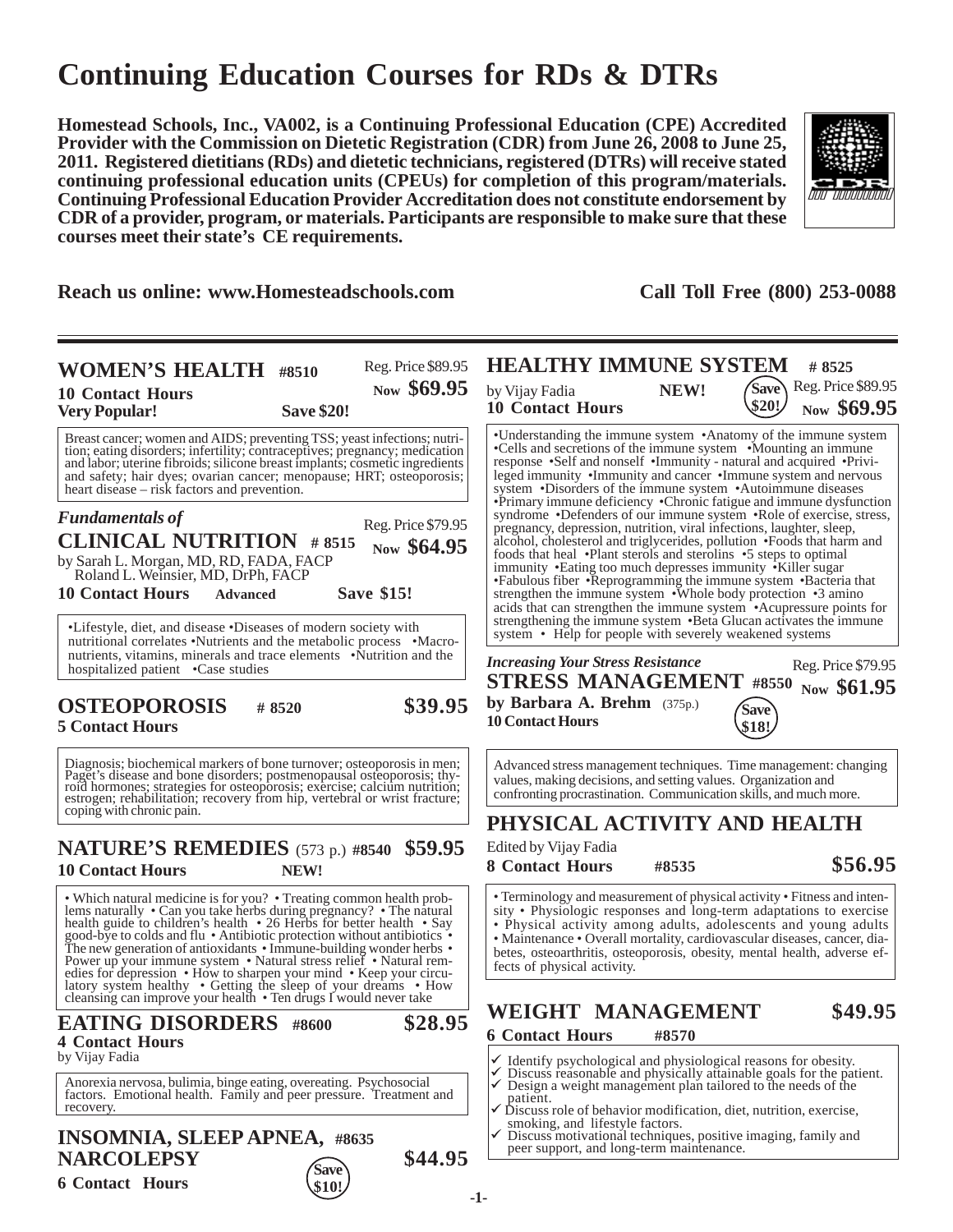## **ALTERNATIVE MEDICINE**

*Expanding Medical Horizons* **6 Contact Hours # 8545 Learning Objectives**

After completing this course, you'll be able to:

 $\checkmark$  Describe the interaction between mind and body to promote healing; list three benefits of support groups; explain biofeedback to enhance patient education; describe the role of herbal medicine in promoting overall health care; prescribe alternative diets for treating cancer, cardiovascular disease and allergies.

| • Traditional oriental medicine;<br>Mind-body interventions<br>• Psychotherapy for emotional<br>acupuncture<br>and mental health<br>• Manual healing methods<br>• Pharmacologic and<br>Support groups<br>Meditation imagery,<br><b>Save</b><br>biological treatments<br>\$20<br>Herbal medicine<br>biofeedback, yoga<br>Diet and nutrition in the prevention<br>Bioelectromagnetics<br>and treatment of chronic disease<br>application in medicine<br>HOW YOU CAN HELP YOUR<br>#8605                                                                                                                                                                                                                                         | Symptoms, disorders and illnesses: from acne, allergies,<br>breast cancer to depression, diabetes, immune disorders<br>osteoporosis, psoriasis, thyroid and yeast infections.<br>different conditions using natural healing tools, discipline<br>such as nutrition, Chinese medicine, exercise, herbology<br>thy. Practice disease prevention and promote health a<br>individual organs, such as bladder, gallbladder, heart, in<br>kidney, liver, reproductive systems, small intestine, skin |
|------------------------------------------------------------------------------------------------------------------------------------------------------------------------------------------------------------------------------------------------------------------------------------------------------------------------------------------------------------------------------------------------------------------------------------------------------------------------------------------------------------------------------------------------------------------------------------------------------------------------------------------------------------------------------------------------------------------------------|------------------------------------------------------------------------------------------------------------------------------------------------------------------------------------------------------------------------------------------------------------------------------------------------------------------------------------------------------------------------------------------------------------------------------------------------------------------------------------------------|
| PATIENTS STOP SMOKING<br>\$29.95<br><b>Now</b><br><b>Very Popular!</b><br><b>4 Contact Hours</b>                                                                                                                                                                                                                                                                                                                                                                                                                                                                                                                                                                                                                             | <b>BASIC NUTRITION &amp; DIET THERAPY</b><br>by Sue Rodwell Williams, PhD, MPH, RD                                                                                                                                                                                                                                                                                                                                                                                                             |
| Based on the research, clinical studies and recommendations of Food                                                                                                                                                                                                                                                                                                                                                                                                                                                                                                                                                                                                                                                          | <b>6 Contact Hours</b><br>#8620                                                                                                                                                                                                                                                                                                                                                                                                                                                                |
| and Drug Administration and National Institutes of Health.                                                                                                                                                                                                                                                                                                                                                                                                                                                                                                                                                                                                                                                                   | •Basic principles of nutritional science •Food, nutrition                                                                                                                                                                                                                                                                                                                                                                                                                                      |
| <b>DIABETES</b><br>Reg. Price \$79.95<br>Save<br>Now \$61.95<br>\$18!<br><b>8 Contact Hours</b><br>#8580                                                                                                                                                                                                                                                                                                                                                                                                                                                                                                                                                                                                                     | •Nutrition throughout the life cycle •Community nutrit<br>care .Food habits and cultural patterns .Weight manag<br>fitness •Clinical nutrition •Gastrointestinal problems<br>heart disease •Diabetes mellitus •Renal diseas •Surger                                                                                                                                                                                                                                                            |
| • IDDM, NIDDM • Diabetes in children, blacks, and hispanics<br>• Diabetic neuropathy • End-stage renal disease • Diet, alcohol, exercise<br>• Diabetic retinopathy • High blood pressure, heart disease • Noninvasive                                                                                                                                                                                                                                                                                                                                                                                                                                                                                                        | <b>HYPERTENSION</b><br><b>Save</b><br>N<br><b>10 Contact Hours</b><br>\$15!<br># 8625                                                                                                                                                                                                                                                                                                                                                                                                          |
| blood glucose monitoring<br>\$35.95<br><b>STRESS MANAGEMENT</b> (Stiver)<br>by Wendy RuthStiver, RN, BSN, MA<br># 8575<br><b>4 Contact Hours</b>                                                                                                                                                                                                                                                                                                                                                                                                                                                                                                                                                                             | Rationale and strategies for primary prevention of hyper<br>cacy of interventions to prevent hypertension: weight co<br>sodium chloride intake; physical activity; reduced alco<br>tion; stress management; potassium, fish oil, calcium, m<br>fiber supplementation; micronutrient alteration. Role<br>providers.                                                                                                                                                                             |
| Table of Contents<br>Distress, stress and wellness<br>Stress-related symptoms and disorders<br>Type A behavior and hostility<br>$\bullet$<br>Your coping response, relaxation methods                                                                                                                                                                                                                                                                                                                                                                                                                                                                                                                                        | <b>DIGESTIVE DISEASES</b><br><b>10 Contact Hours</b><br>#8640                                                                                                                                                                                                                                                                                                                                                                                                                                  |
| Managing job stress and preventing burnout<br>Health buffers: exercise, nutrition, sleep                                                                                                                                                                                                                                                                                                                                                                                                                                                                                                                                                                                                                                     | Facts and fallacies; your digestive system; Crohn's disea<br>colitis; irritable bowel syndrome; hepatitis B; Celiac di<br>cirrhosis; liver; pancreatitis; fecal incontinence; endosco<br>constipation; diarrhea; gallbladder and biliary tract diseas                                                                                                                                                                                                                                          |
| <b>NUTRITIONAL DISORDERS</b><br>\$31.95<br><b>OF CHILDREN</b><br>#8595<br><b>4 Contact Hours</b>                                                                                                                                                                                                                                                                                                                                                                                                                                                                                                                                                                                                                             | <b>STRENGTHENING THE</b><br><b>IMMUNE SYSTEM-Naturally</b><br><b>New</b><br><b>10 Contact Hours</b><br>#8530                                                                                                                                                                                                                                                                                                                                                                                   |
| Screening and followup; questions about diet and eating habits; assess-<br>ment. Prevention of common disorders: obesity, atherosclerosis, dental<br>caries, iron-deficiency anemia.                                                                                                                                                                                                                                                                                                                                                                                                                                                                                                                                         | • Nutrition and immune system • Malnutrition, toxic bu<br>allergies • Food and vitamins supplements • Antioxidan<br>herbs, amino acids • Boosting immunity and energy • I<br>to weight loss • Physiology of exercise • Psychoneuroin                                                                                                                                                                                                                                                           |
| LEGAL AND ETHICAL DILEMMAS<br>by Vijay Fadia<br>\$31.95<br><b>4 Contact Hours</b><br><b>Save \$10!</b><br>#8590                                                                                                                                                                                                                                                                                                                                                                                                                                                                                                                                                                                                              | R(<br><b>SLEEPING DISORDERS</b><br>'Save<br>Edited by Vijay Fadia<br>\$10!<br><b>10 Contact Hours</b><br>#8630                                                                                                                                                                                                                                                                                                                                                                                 |
| Advanced medical directives; DNR; right to die; living will; durable<br>power of attorney; right to refuse treatment; patient's right to privacy;<br>informed consent.                                                                                                                                                                                                                                                                                                                                                                                                                                                                                                                                                       | • Insomnia: acute and chronic • Definition and preval<br>quences . Behavioral and pharmacological treatment . I<br>ness • Sleep apnea • Narcolepsy • Restless legs sync                                                                                                                                                                                                                                                                                                                        |
| 1. If you are not satisfied with the quality of our course material, you can return the course within 90 days and receive a prompt a<br>(less shipping and handling). All courses must be completed within 12 months from the date of purchase.<br>2. In a hurry for your course? 2-day UPS, add \$7.00 extra; next day UPS, add \$25.00 extra.<br>3. On true/false and multiple choice exams, you need to score 70% for successful completion. If you fail, you can repeat the exam<br>at no additional cost. After that, you'll have to buy a new course.<br>4. The completion date on your certificate is the date we receive your exam. Allow 5 working days for the mailing. To help you m<br>deadling for the completi | <b>Homestead Guarantees</b>                                                                                                                                                                                                                                                                                                                                                                                                                                                                    |

#### **New! Popular! 6 Contact Hours** Here's your road map to Information Superhighway. What's the Inter-

**PROFESSIONAL (2nd Ed.) \$59.95** by Chris Rusch  $\#$  8615

net and how can it help you as a medical professional? Learn all about Usenet, e-mail, World Wide Web. Send messages and retrieve important information on the Internet. Resource guide. Research the wide world of health, nutrition, diet, exercise, diseases, and treatment.

**THE INTERNET FOR THE HEALTH<br>PROFESSIONAL** (2nd Ed.) 559.95

 $NATURAL HEADING$  #8565 Save\Now \$63.95 **10 Contact Hours \$16!**

om acne, allergies, atherosclerosis, , immune disorders to menopause, yeast infections. Treat over 100 ling tools, disciplines and practices, exercise, herbology and homeopad promote health maintenance of gallbladder, heart, immune system, small intestine, skin and stomach.

**BASIC NUTRITION & DIET THERAPY \$59.95** PH, RD

Reg. Price \$79.95

e •Food, nutrition, and health •Community nutrition and health ns •Weight managment •Physical ntestinal problems •Coronary enal diseas •Surgery

#### **10 Contact Hours # 8625 Save Now \$64.95 \$15!**

Rationale and strategies for primary prevention of hypertension. Efficacy of interventions to prevent hypertension: weight control; reduced ivity; reduced alcohol consumpfish oil, calcium, magnesium and t alteration. Role of health care

# **DIGESTIVE DISEASES \$59.95**

**\$59.95**

Facts and fallacies; your digestive system; Crohn's disease & ulcerative colitis; irritable bowel syndrome; hepatitis B; Celiac disease; gastritis; cirrhosis; liver; pancreatitis; fecal incontinence; endoscopic procedures; d biliary tract disease; hemorrhoids.

### **IMMUNE SYSTEM–***Naturally* **10 Contact Hours # 8530 New!**

alnutrition, toxic buildup and ments • Antioxidants, minerals, unity and energy • New approach ise •Psychoneuroimmunology

| S<br>\$31.95       | Reg. Price \$79.95<br><b>SLEEPING DISORDERS</b><br>Now \$69.95<br>Save<br>Edited by Vijay Fadia<br>\$10!<br><b>10 Contact Hours</b><br>#8630                                                           |
|--------------------|--------------------------------------------------------------------------------------------------------------------------------------------------------------------------------------------------------|
| ırable<br>privacy; | • Insomnia: acute and chronic • Definition and prevalence • Conse-<br>quences • Behavioral and pharmacological treatment • Problem sleepi-<br>ness • Sleep apnea • Narcolepsy • Řestless legs syndrome |

1. If you are not satisfied with the quality of our course material, you can return the course within 90 days and receive a prompt and full refund (less shipping and handling). All courses must be completed within 12 month

an repeat the exam one more time

The completion date on your certificate is the date we receive your exam. Allow 5 working days for themailing. To help you meet your<br>deadline for the certificate, we offer 24-hour Express Service and Fax Service. Details i

**-2- HOMESTEAD SCHOOLS, INC.** *Now you can reach us on the Internet:* **www.Homesteadschools.com (800) 253-0088 23844 Hawthorne Blvd., Suite 200, Torrance, CA 90505 (310) 791-9975 2 Accredited Provider #VA002** 06/09 DN-10



Reg. Price \$79.95

**Now \$59.95**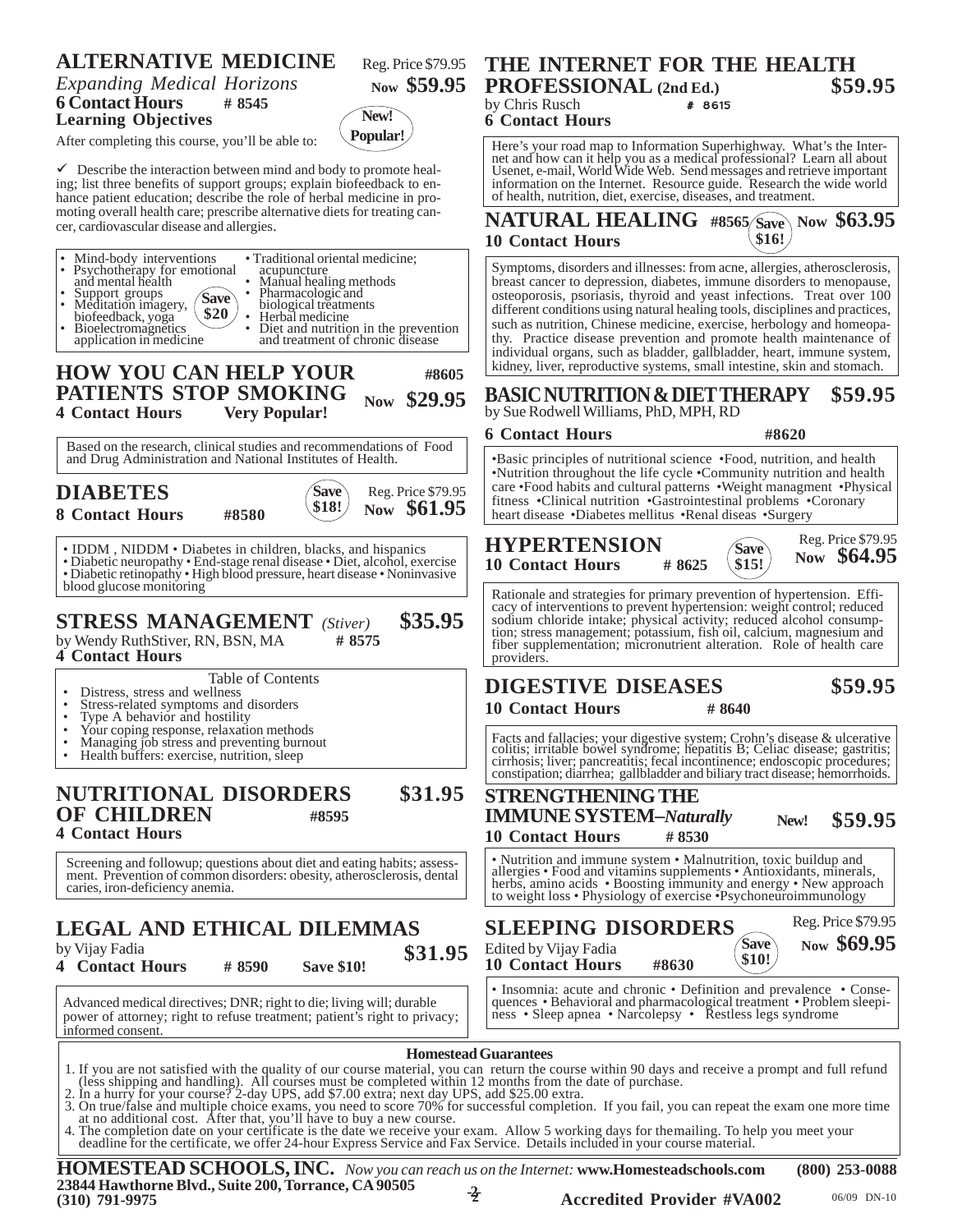| <b>CASE MANAGEMENT OF THE ONCOLOGY PATIENT</b><br>by Kay Fuller MSN, RN<br>#1195<br>Reg. Price \$79.95<br><b>Save</b><br><b>30 Contact Hours</b><br>\$61.95<br>\$18                                                                                                                                                                                                                                                                           | <b>  CASE MANAGEMENT INNOVATIONS</b><br>$\overline{P}$ FOR THE FUTURE #1191<br>Now \$33.95<br>by Cynthia A. Parkman, RN, PHN, MSN<br><b>10 Contact Hours</b>                                                                                                                                                                                                                                                                                               |  |
|-----------------------------------------------------------------------------------------------------------------------------------------------------------------------------------------------------------------------------------------------------------------------------------------------------------------------------------------------------------------------------------------------------------------------------------------------|------------------------------------------------------------------------------------------------------------------------------------------------------------------------------------------------------------------------------------------------------------------------------------------------------------------------------------------------------------------------------------------------------------------------------------------------------------|--|
| Cancers: lung, breast, colon, prostate, gynecological; Hodgkins disease; non-Hodgkins<br>lymphoma; leukemias; children with cancer; diagnostic testing; chemotherapy; radia-<br>tion therapy; alternative methods of treatment; pain control; maintaining nutritional<br>status; oncological emergencies; psychological support; legal and ethical issues; care<br>maps and the case manager.                                                 | • Case management role evolution • Ten most important trends in U.S. healthcare<br>and case management challenges • Aging baby boomers • Health care costs, access to care, life care planning • Technological, biotechnological and cyberspace trends • Healthcare finance and insurance changes • Care delivery<br>shortages • Complementary medicine trends                                                                                             |  |
| <b>BEDSIDE CASE MANAGEMENT #1197</b><br>Reg. Price \$59.95<br><b>20 Contact Hours</b><br>New! \$55.95                                                                                                                                                                                                                                                                                                                                         | <b>CARDIOVASCULAR NURSING: Holistic Practice</b><br>by Cathie E. Guzzetta, PhD, RN, FAAN<br>(801 p., hardbound)                                                                                                                                                                                                                                                                                                                                            |  |
| Managed care; utilization management; case management; DRGs and insurance reim-<br>bursement; duplication and fragmentation of health care services; benefits: efficiency,<br>collaboration, coordination, reduce utilization of resources, timely patient discharge,<br>patient satisfaction; bedside case manager's role; framework for planning and track-<br>ing patient care; critical path development, continuous quality improvement. | Barbara M. Dossey, MS, RN<br>\$69.95<br>NEW!<br><b>30 Contact Hours</b><br>#1172<br>• Cardiovascular assessment and diagnoses • Biobehavioral interventions<br>• Hemodynamic monitoring • Coronary artery disease risk factors • Angina Pectoris • Myocardial infarction • Heart failure and cardiogenic shock •<br>Valvular heart disease • Pericarditis, pericardial effusion and cardiac tamponade • Cardiac surgery • Cardiac transplant surgery, etc. |  |
| \$59.95<br><b>MANAGEMENT OF CANCER PAIN #1180</b><br><b>30 Contact Hours</b><br>Assessment; pharmacologic management; nonpharmacologic management; physical and                                                                                                                                                                                                                                                                               | PATIENT ADVOCACY AND ETHICAL NURSING PRACTICE<br>by Cynthia A. Parkman, RN, PHN, MSN #1895<br>(151 p.)<br>Save \$10! \$31.95<br><b>8 Contact Hours</b>                                                                                                                                                                                                                                                                                                     |  |
| psychosocial modalities; radiation therapy; anesthetic techniques; neurosurgery.<br><b>PSYCHIATRIC NURSING #2212</b><br>Reg. Price \$89.95<br>Save<br>\$20<br>\$69.95<br><b>30 Contact Hours</b>                                                                                                                                                                                                                                              | Code of ethics; patient's rights; end-of-life decisions; practical and ethical issues<br>in advanced care directives; complementary and integrative medical therapies;<br>healthcare fraud.<br>OL-28 06/09                                                                                                                                                                                                                                                 |  |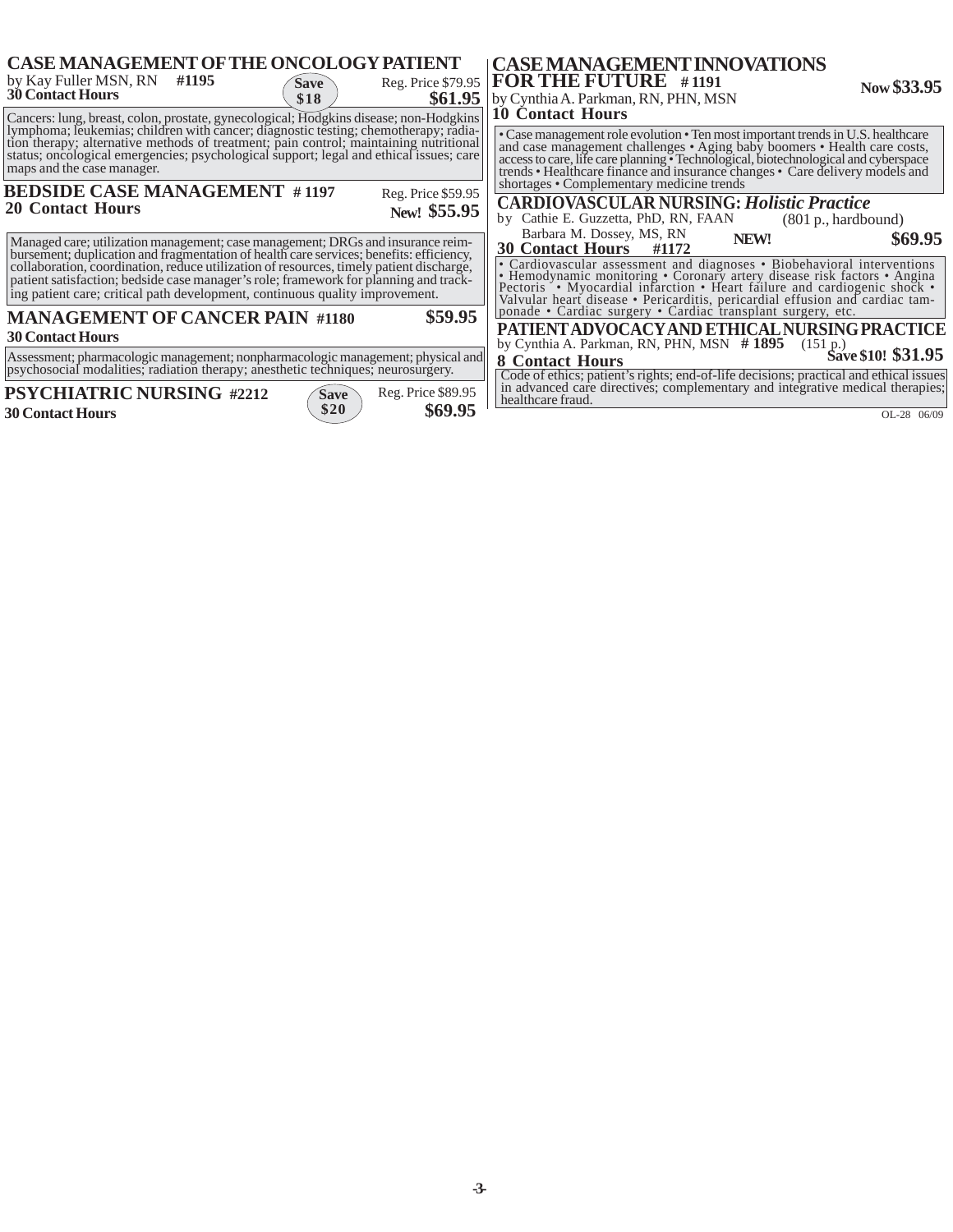| <b>Special Price Order Form</b><br>Homestead Schools, Inc. 23844 Hawthorne Blvd., Suite 200, Torrance, CA 90505                                                                                                                                                              |                                                                                                                                                                                                                                                                                                                                        | $Order$ Online<br>HomesteadSchools.com                                                                                      |
|------------------------------------------------------------------------------------------------------------------------------------------------------------------------------------------------------------------------------------------------------------------------------|----------------------------------------------------------------------------------------------------------------------------------------------------------------------------------------------------------------------------------------------------------------------------------------------------------------------------------------|-----------------------------------------------------------------------------------------------------------------------------|
| Code #<br>Title:                                                                                                                                                                                                                                                             |                                                                                                                                                                                                                                                                                                                                        |                                                                                                                             |
| 2. Super Buy! Share the course with a friend; each gets exam and certificate; friend pays only half the price of the course<br>3. Special Half-Price Offers: $\Box$ Healthy Immune System \$20 #4511 $\Box$ Nature's Remedies \$20 (reg. \$39.95)#4536 (Books only, no CEUs) |                                                                                                                                                                                                                                                                                                                                        |                                                                                                                             |
| 2-day UPS-add \$15 extra; Next-day UPS-add \$25 extra; Foreign add \$25 extra.<br>Important for order confirmation & delivery.<br>Type of License $\Box$ RN $\Box$ LVN/LPN $\Box$ State                                                                                      | Sub-Total<br>Sales Tax<br>Calif. residents<br>Shipping & Handling<br>add 9.25% sales<br>Total<br>tax.<br><b>Method of Payment</b><br>$\Box$ I've enclosed my payment.<br>$\Box$ Please charge to my credit card:<br>$\Box$ VISA $\Box$ Mastercard $\Box$ Amer Exp $\Box$ Disc.<br>Exp. Date Phone No.<br>Signature<br>$OL-28$<br>06/09 | 5.95<br><b>RUSH ORDERS</b><br>Visa/MC/AmEx/Disc Call<br>$(800)$ 253-0088<br>Fax (310) 791-0135<br>New Courses $\rightarrow$ |